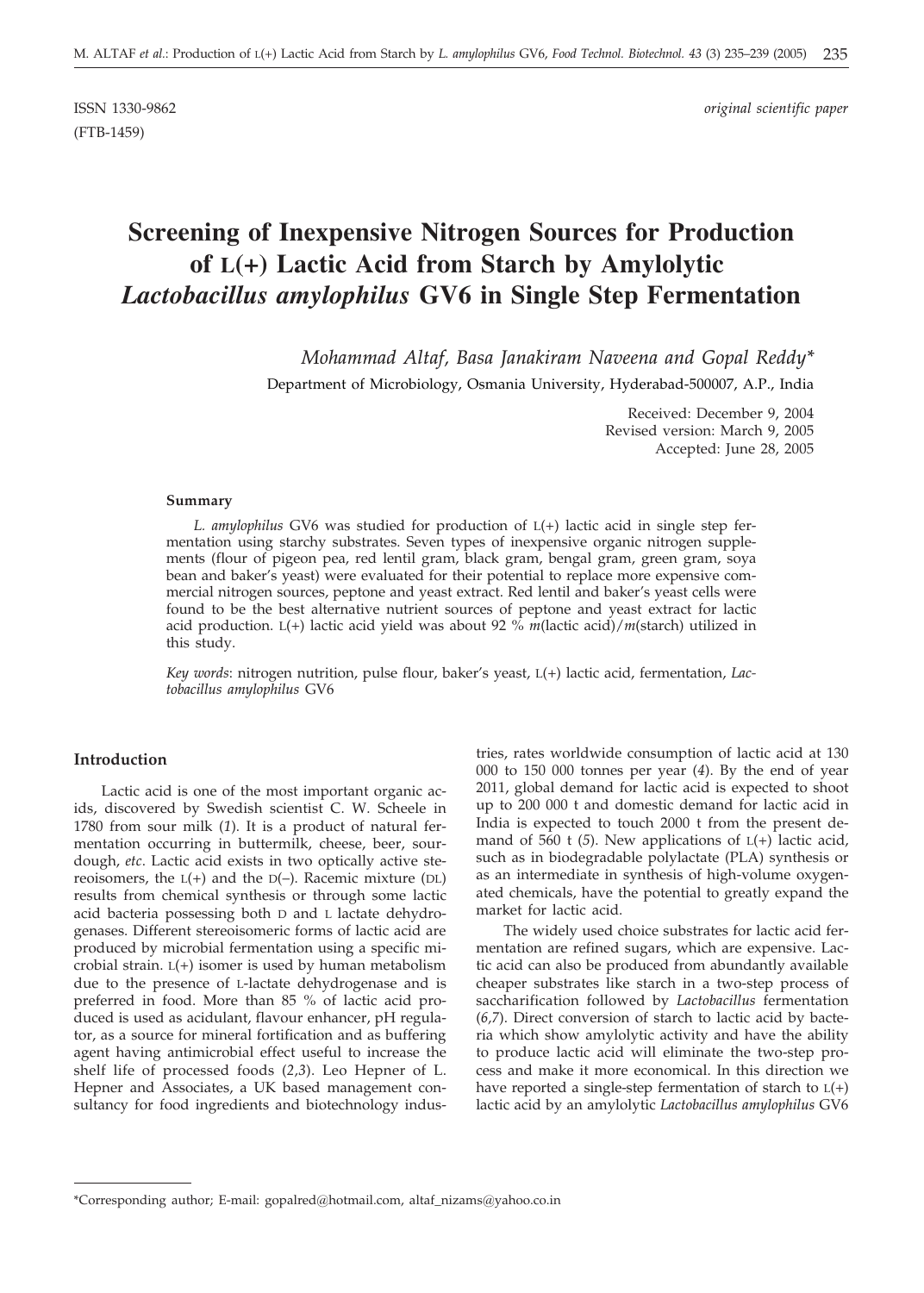with high efficiency (*8–14*). Studies of this organism were significant because of the use of various low cost starchy substrates for lactic acid fermentation. Particular attention has to be made also towards the nitrogen sources, as high supplementation of expensive peptide nitrogen and growth factors (B vitamins) have great effect on lactic acid production. In an economic analysis for lactic acid fermentation, the largest contributor was found to be yeast extract, accounting for about 38 % of medium cost (*15*). There is a need for investigation of the use of cheap renewable nitrogenous materials like industrial by-products and agricultural wastes/by-products. The lysate of yeast cells is a valuable source of various substances used as ingredients in fermentation media (*16*). Yeast extract rich in vitamins B is known to enhance lactic acid production (*17*) and is relatively expensive material for large-scale fermentations (*18*). The success in our earlier studies with cheap carbon substrates (*8–14*) lead us to investigate the possibility of replacing nitrogen sources, peptone and yeast extract, with cheaper agricultural products and baker's yeast. In this paper we report the use of various types of pulse flour and baker's yeast cells as alternatives to peptone and yeast extract respectively, for single step fermentation of starch to lactic acid by *L. amylophilus* GV6.

#### **Materials and Methods**

## *Organism and growth media*

*Lactobacillus amylophilus* GV6, an amylolytic lactic acid producing organism, isolated from cornstarch processing industrial wastes using MRS medium, was used in the present study. The organism was maintained in prereduced modified MRS medium in a refrigerator and subcultured every 30 days (*11–14*).

#### *Nitrogen sources*

Flour from pigeon pea, red gram, black gram, bengal gram, green gram and whole yeast cells (baker's yeast) was tested as substitutes for peptone and yeast extract. Different types of flour were obtained from local milling industries and total starch content in flour was determined by standard acid hydrolysis methods (*19*).

#### *Experimental methods*

A volume of 1 mL of stock culture was inoculated into 20 mL of modified MRS medium (pH=6.5) containing 1 % soluble starch in 120-mL serum vials and incubated at 37 °C. The strain was activated by a few subcultures and active culture grown for 24 h with  $10^9$  colony forming units (CFU)/mL was used as inoculum. The modified MRS medium had the following concentration of each nutrient (g/L): peptone 10, yeast extract 5, soluble starch 10, sodium acetate 5, triammonium citrate 2,  $Na<sub>2</sub>HPO<sub>4</sub>·2H<sub>2</sub>O$  2,  $MgSO<sub>4</sub>·7H<sub>2</sub>O$  0.1,  $MnSO<sub>4</sub>·4H<sub>2</sub>O$  0.05, Tween 80 1 mL, resazurin 0.002. The serum vials were sealed under nitrogen atmosphere with headspace gas to maintain anaerobic conditions. Experiments were carried out for lactic acid production by substituting the peptone and yeast extract in MRS medium individually with various concentrations of six different types of flour mentioned above and baker's yeast cells ranging

from 0.25–2 %. Lactic acid production from different types of flour dispensed in distilled water and in MRS medium devoid of YE and peptone was studied. Lactic acid production from different types of flour in MRS medium lacking soluble starch was studied for comparative observations. The results presented are mean values of each experiment in triplicates conducted three times on different occasions.

## *Analytical method*

Fermented broth was cold centrifuged (8000 rpm for 20 min) and supernatant was taken for estimating lactic acid by the method of Kimberley and Taylor (*20*).

#### **Results and Discussion**

## *Lactic acid production by L. amylophilus GV6 without supplementation of nutrients*

Various types of flour (pigeon pea, red gram, black gram, bengal gram, green gram) were found to contain starch in the range of 31–66 % (Table 1). Out of these types of flour tested, bengal gram and red lentil gram flour contained high starch content. Lactic acid production was higher with green gram flour at 1 and 2 % fraction compared to other types of flour (Fig. 1). This may be due to unavailability of certain minerals in the flour to the extent required by the organism as the flour was dispensed only in distilled water devoid of nutrients. This explains the requirement for vitamins and certain specific amino acids for organism's growth, which may not be present in the flour.



**Fig. 1.** Lactic acid production by *Lactobacillus amylophilus* GV6 from different types of flour from various kinds of pulse in distilled water without the addition of other nutrients A – bengal gram, B – red lentil, C – pigeon pea, D – green gram, E – black gram, F – soya bean

## *Lactic acid production in MRS medium in presence of different types of flour from various kinds of pulse but without soluble starch*

Increase in lactic acid production was observed with increase of the fraction of all tested types of flour from 1 to 2 % when supplemented in MRS media (Fig. 2). Lactic acid produced is from the starch present in different types of flour from various kinds of pulse. High lactic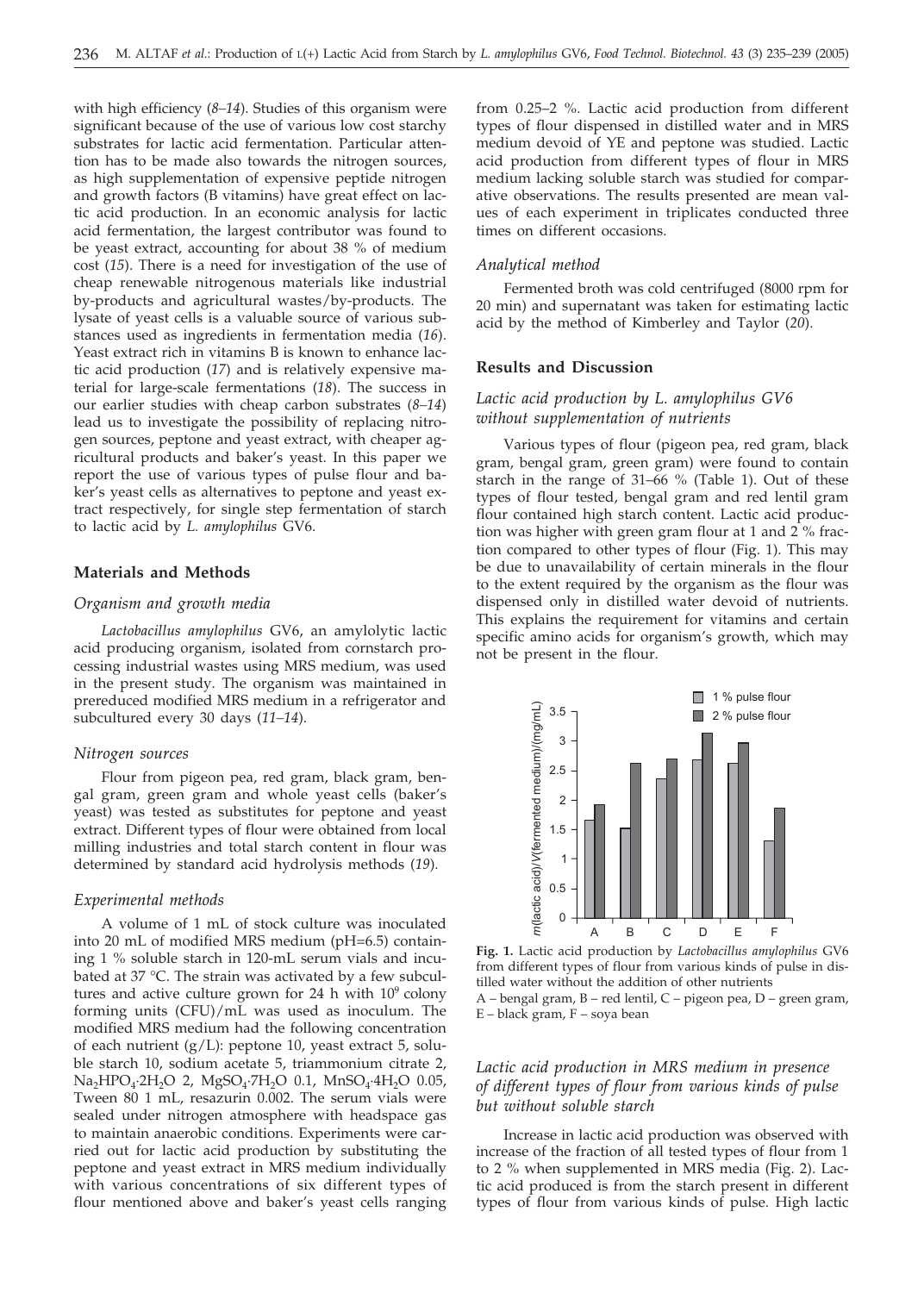

**Fig. 2.** Lactic acid production by *Lactobacillus amylophilus* GV6 from different types of flour from various kinds of pulse in MRS medium without soluble starch

A – bengal gram, B – red lentil, C – pigeon pea, D – green gram, E – black gram, F – soya bean

acid production in bengal gram compared to other types of flour (Fig. 2) may be due to the presence of more carbohydrates in it (Table 1) (*21*). However, lactic acid production was low in red lentil flour although it has high starch content. This may be due to the inhibitory action of high total protein content in MRS medium with peptone and yeast extract in addition to the protein of red lentil flour. On the other hand, lactic acid production was higher with green gram and black gram than red lentil. This may be due to inadequate amino acids or their lower amount and vitamins in green gram and black gram whose loss is filled by peptone and yeast extract (*17,22*). Similarly, lactic acid production was observed to be the lowest in soya bean flour, containing 43 % of protein with less starch content (Table 1 and Fig. 2). These results suggest that the nutrient supplementation enhances lactic acid production compared to the results obtained without supplementation of various media components (Figs. 1 and 2).

Table 1. Starch and protein fractions of different types of flour from various kinds of pulse

| Type of flour | $w(\text{starch})/\%$ | $w(\text{protein})^*/\%$ |
|---------------|-----------------------|--------------------------|
| Pigeon pea    | 48.4                  | 22.0                     |
| Red lentil    | 66.4                  | 25.1                     |
| Black gram    | 48.0                  | 24.0                     |
| Bengal gram   | 66.0                  | 20.8                     |
| Green gram    | 46.5                  | 24.5                     |
| Sova bean     | 31.4                  | 43.2                     |

**\***according to M.K. Ismail (*21*)

## *Lactic acid production in MRS medium devoid of peptone and/or yeast extract in presence of different types of flour from various kinds of pulse*

Red lentil flour was observed to give high lactic acid in absence of peptone and yeast extract in MRS medium compared to other types of flour from various kinds of pulse (Fig. 3). Red lentil flour contains 25 % of protein (Table 1) (*21*), which supplements the required nitrogen in fermentation medium. Lactic acid production was studied by replacing only yeast extract with these types of flour in MRS medium to verify their effect. Red lentil flour (1 %) showed more lactic acid production followed by bengal gram flour compared to other types of flour (Fig. 4). Lower production of lactic acid with other types of flour may be due to lower or higher nitrogen and carbon contents than optimum required for the growth of the organism. The organism produced a large amount of lactic acid in the presence of yeast extract and red lentil flour, which indicates that yeast extract could effectively replace peptone in MRS medium (Figs. 4 and 5). Effect of nitrogen concentration for the production of lactic acid by *L. casei* has been reported by Hujanen and Linko (*22*). The present study explains that red lentil is the best among all types of flour tested for the replacement of peptone. The folic acid, pantothenic acid and pyridoxine are essential vita-



**Fig. 3.** Lactic acid production by *Lactobacillus amylophilus* GV6 from different kinds of flour from various kinds of pulse in MRS medium containing 1 % soluble starch and devoid of peptone and yeast extract



**Fig. 4.** Lactic acid production by *Lactobacillus amylophilus* GV6 from different types of flour from various kinds of pulse in MRS medium containing 1 % soluble starch and devoid of yeast extract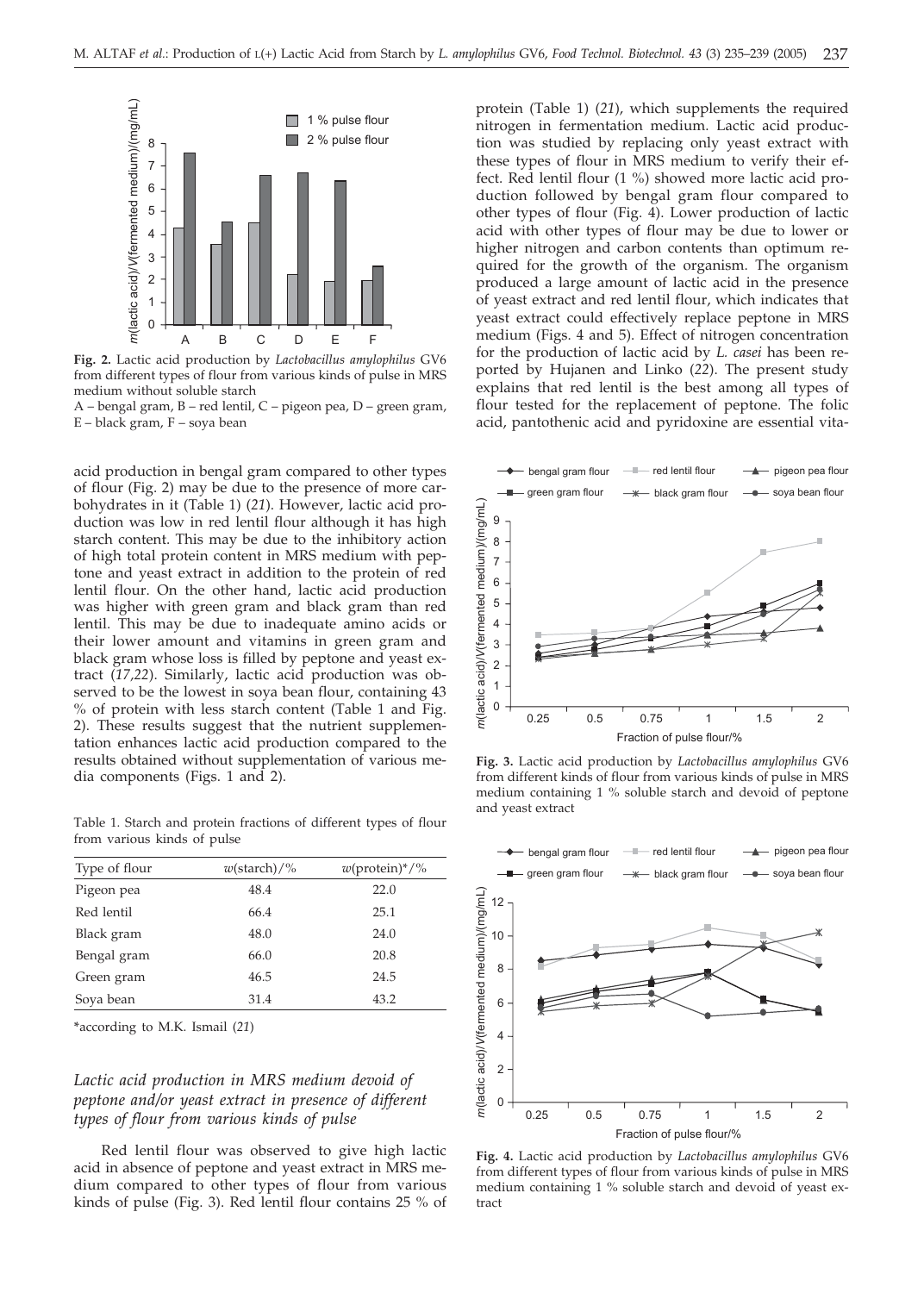

**Fig. 5.** Lactic acid production by *Lactobacillus amylophilus* GV6 from different types of flour from various kinds of pulse in MRS medium containing 1 % soluble starch and devoid of peptone

mins B for the growth of *L. amylophilus* GV6, which are absent from red lentil as it contains only riboflavin and niacin (*21*). Since the objective of the present study was also to replace yeast extract with cheaper source for vitamins and nitrogen, baker's yeast, which contains higher nitrogen content than brewer's yeast (*23*), was further tested for lactic acid production.

## *Lactic acid production using baker's yeast to replace yeast extract*

The experimental results show significant production of lactic acid with high concentrations of yeast cells substituting yeast extract in MRS medium (Fig. 6). The organism assimilates specific growth factors (amino acids, vitamins, purine and pyrimidine bases) and peptides, which are made available by the lysates of baker's yeast cells (due to autoclaving) provided in the medium. Berg *et al*. (*24*) suggest that the presence of peptides in yeast extract enhances growth of *Lactobacillus*. The nutritional requirements have been discussed by Rogosa *et al*. (*25*), who emphasized the importance of amino acids



**Fig. 6.** Lactic acid production by *Lactobacillus amylophilus* GV6 in MRS medium with yeast cells (baker's yeast) to replace yeast extract

and vitamins for the growth of *Lactobacillus*. Amrane and Prigent (*26*) and Nancib *et al.* (*27*) explained the contributions of B vitamins, purine and pyrimidine bases in the medium for the growth of *Lactobacillus*. Our observations explain that the lysate of baker's yeast provides all vital requirements for growth and lactic acid production by *L. amylophilus* GV6. Based on the above observations, an experiment was run with 2 % of red lentil and 1 % of yeast cells, as substitutes for peptone and yeast extract in MRS medium with 1 % of soluble starch, which resulted in *m*(lactic acid)/*V*(fermented medium)=12.2 mg/ mL. In this initial screening the lactic acid yield by the organism was 92 % (*m*(lactic acid)/*m* (starch consumed)). Baker's yeast cells and red lentil flour could successfully replace the yeast extract and peptone to reduce the cost of fermentation medium.

### **Conclusions**

Inexpensive nitrogen sources were screened for direct fermentation of starch to L(+) lactic acid by *L. amylophilus* GV6. Of all the nitrogen sources tested, red lentil and baker's yeast could replace peptone and yeast extract in MRS medium. L(+) lactic acid could be produced with low cost carbon and nitrogen substrates in fermentation medium with high efficiency.

#### **References**

- *1. Biotech Routes to Lactic Acid/Polylactic Acid*, Process Evaluation/Research Planning Program (PERP) Program, *Chem Systems Reports* (2002) *(http://www.chemsystems.com).*
- *2.* R.S. Datta, P.T. Sai, B. Patric, S.H. Moon, J.R. Frank: Technological and Economic Potential of Polylactic Acid and Lactic Acid Derivatives. In: *International Congress on Chemicals from Biotechnology*, Hannover (1993) pp. 1–8.
- *3.* J.H. Litchfield, Microbial production of lactic acid, *Adv. Appl. Microbiol. 42* (1996) 48–95.
- *4.* F. Mirasol, Lactic acid prices falter as competition toughens, *Chemical Market Reporter* (1999).
- *5.* M.V. Ramesh, A wonder chemical that will make help biodegradable plastic why India needs to milk the full potential of lactic acid, *India Markets Empowering Business* (2001).
- *6.* B. Rivas, A.B. Moldes, J.M. Dominguez, J.C. Parajo, Lactic acid production from corn cobs by simultaneous saccharification and fermentation: A mathematical interpretation, *Enzyme Microb. Technol*. *34* (2004) 627–634.
- *7.* Patel, M. Ou, L.O. Ingram, K.T. Shanmugam, Fermentation of sugarcane bagasse hemicellulose hydrolysate to L(+) lactic acid by a thermotolerant acidophilic *Bacillus* sp., *Biotechnol. Lett*. *36* (2004) 865–868.
- *8.* C. Vishnu, K. Sudha Rani, G. Reddy, G. Seenayya, Amylolytic bactera producing lactic acid, *J. Sci. Ind. Res. 57* (1998) 600–603.
- *9.* C. Vishnu, G. Seenayya, G. Reddy, Direct fermentation of starch to L(+) lactic acid by amylase producing *Lactobacillus amylophilus* GV6, *Bioprocess Eng. 23* (2000) 155–158.
- *10.* C. Vishnu, G. Seenayya, G. Reddy, Direct fermentation of various pure and crude starchy substrates to  $L(+)$  lactic acid using *Lactobacillus amylophilus* GV6, *World. J. Microbiol. Biotechnol. 18* (2002) 429–433.
- *11.* B.J. Naveena, M. Altaf, K. Bhadriah, G. Reddy, Production of L(+) lactic acid by *Lactobacillus amylophilus* GV6 in semi- -solid state fermentation using wheat bran, *Food Technol. Biotechnol*. *42* (2004) 147–152.